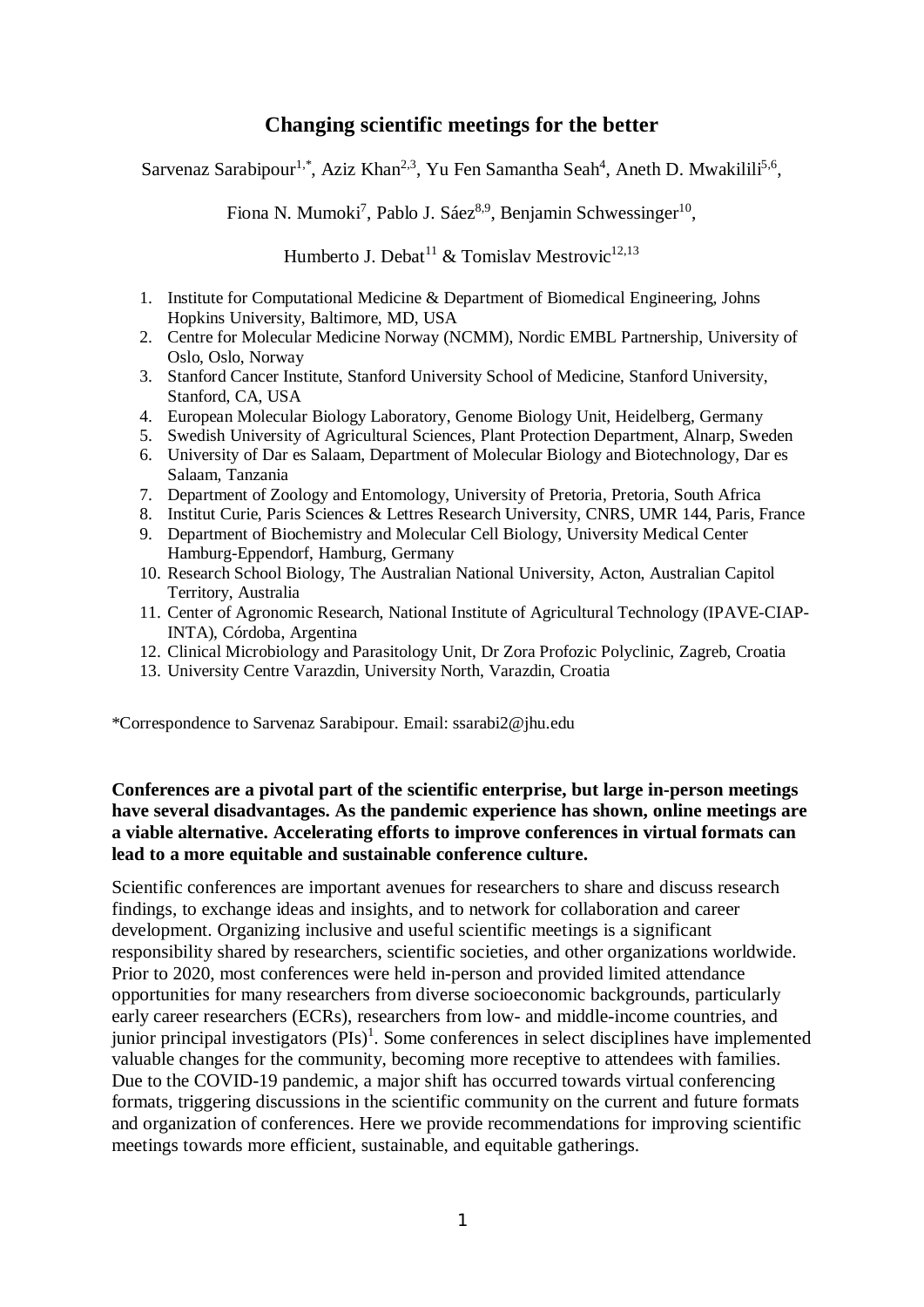# **The many disadvantages of in-person conferences**

We examined 270 national and international academic conferences held in person during 2018–2019 in various disciplines for their features, costs, and impact on the community. We found that many meetings could be improved significantly in terms of diversity, inclusivity, ECR promotion, networking and career development, venue accessibility, and, importantly, reducing the meetings' carbon footprint (Fig. 1 and Supplementary Information).



#### **Fig. 1: In-person academic conferences are costly and exclusive.**

Summary analysis of features of 270 conferences held in-person by over 150 scientific societies and organizations during 2018–2019 in various scientific disciplines (Supplementary Information). Aggregate analysis is presented from a database of in-person conferences [\(https://elifeambassadors.github.io/improving](https://elifeambassadors.github.io/improving-)conferences/). Overall, the majority of meetings were held frequently (annually), and their formats and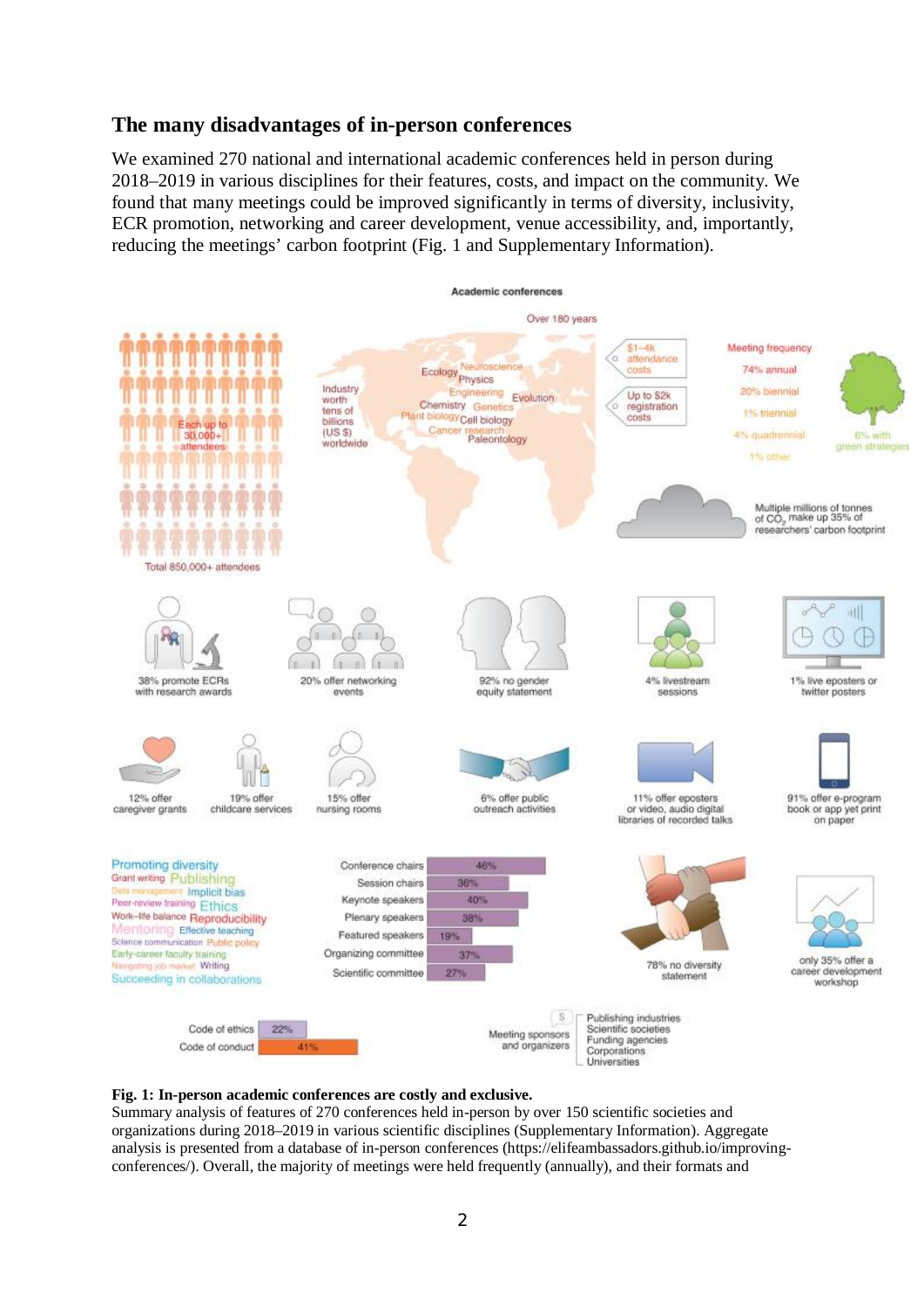organization lacked environmental sustainability, inclusive practices, and promotion and training opportunities for early-career researchers.

#### **Carbon dioxide emissions**

The increasing number and size of scientific conferences held in-person contribute to rising atmospheric carbon dioxide  $(CO<sub>2</sub>)$  levels and thus to climate change. There are over 8.4 million full-time and full-time-equivalent researchers globally as of 2015, representing a growth of over 20% since 2007. With the current career norms, researchers are expected to fly nationally and internationally, often several times a year, for scientific meetings. Conference attendance accounts for  $35\%$  of a researcher's footprint<sup>2</sup>. In hosting hundreds to thousands of researchers, conferences produce substantial air-travel-related  $CO<sub>2</sub>$  emissions, comparable to the global annual per capita  $CO<sub>2</sub>$  emissions in many countries, as well as large amounts of other waste in the form of promotional items. The overwhelming majority of conferences are not environmentally sustainable and lack clear green strategies or climate policies. Clearly, the scientific community that is supposed to understand the problem better should contribute to reducing their travel-related  $CO<sub>2</sub>$  emissions<sup>3,4</sup>.

### **Attendance fees**

The costs associated with attending conferences include meeting registration fees, airfares, accommodations, ground transportation, food, and event tickets. The registration fees alone often range from a few hundred to over a thousand US dollars. The total cost of attending large national and international scientific meetings is in the thousands of dollars, equivalent to one or more months of graduate and postdoctoral researcher net salary worldwide. As a result, a principal investigator may attend multiple conferences a year, but will have to budget thousands of dollars to send multiple trainees to one conference per year.

## **Visa requirements**

Obtaining short-term visas to travel to scientific meetings is a major hurdle for many researchers, particularly those from developing nations1. A number of countries have explicitly stated that certain nationalities are not welcome or will have to endure lengthy, uncertain, and costly procedures to obtain a visa. Ongoing or long-term conflicts as well as recent changes in the political climate at conference destinations (often major scientific hubs), such as travel bans, have added to these challenges. These obstacles not only deeply affect the lives and careers of scientists working in developing countries, but also citizens of countries with visa restrictions who live and perform research in global scientific research centres and wish to attend conferences elsewhere

#### **Inequity in access and means**

The organization of many conferences leads to practices that exclude researchers on a wide range of factors including, but not limited to, gender, ethnic, racial, socioeconomic, health, and geographical backgrounds, as well as career stages. For instance, women and other under-represented researchers are the least likely to be offered opportunities to speak at or chair meetings in their discipline5,6. The current lack of diversity hinders advancement in scholarship, and it is especially discouraging to junior researchers. There has also been inertia in setting up and implementing more family-friendly policies at scientific meetings<sup>7</sup>. A small fraction of conferences includes some form of career development workshop and/or promotion events such as special symposiums, podium talks, and poster or oral presentation awards for ECRs.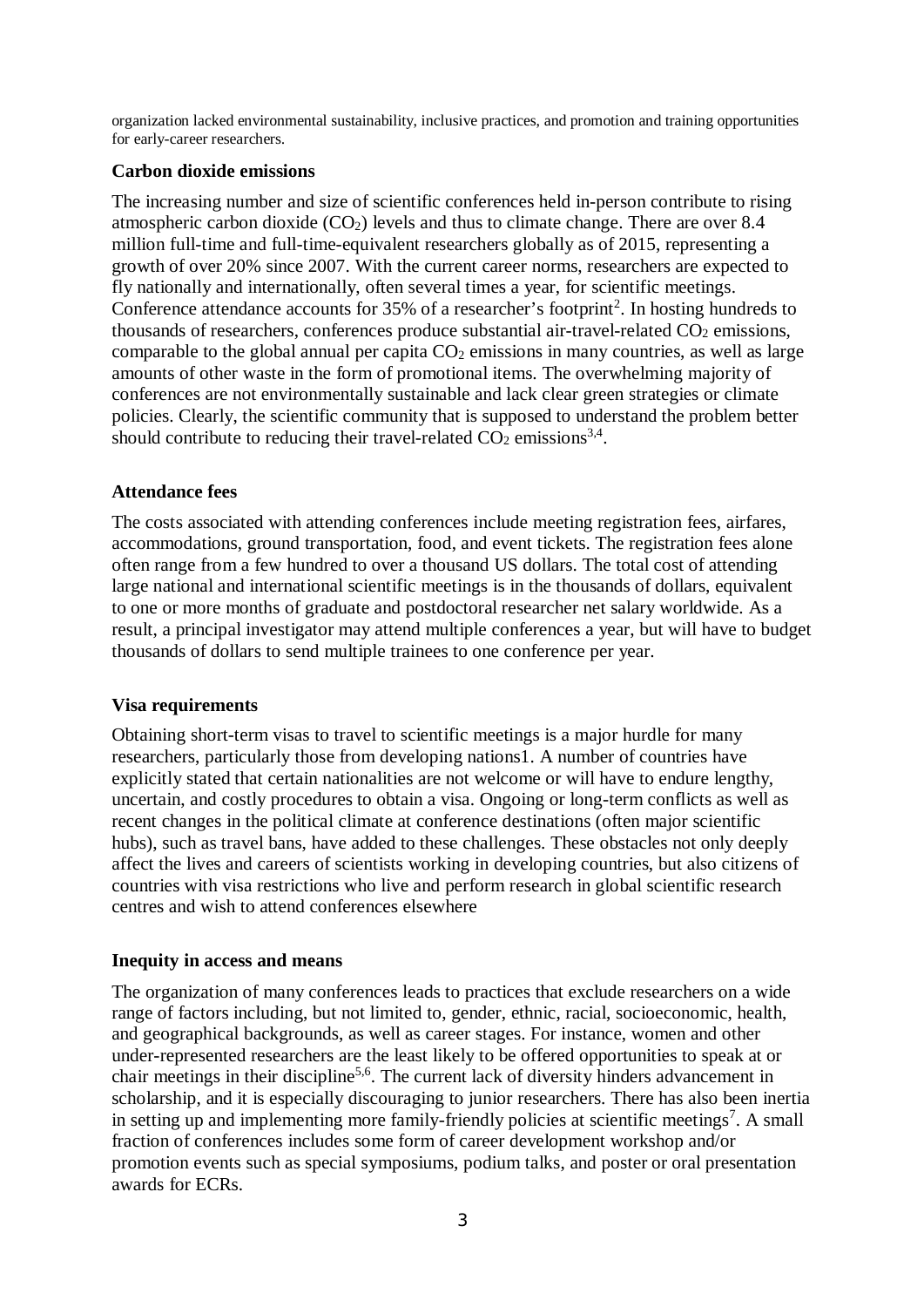

#### Key considerations for every academic conference

**Fig. 2: Key considerations for attendees and organizers of academic conferences.** A checklist of recommended key considerations for improving conferences in hybrid or fully virtual formats for the benefit of all researchers worldwide.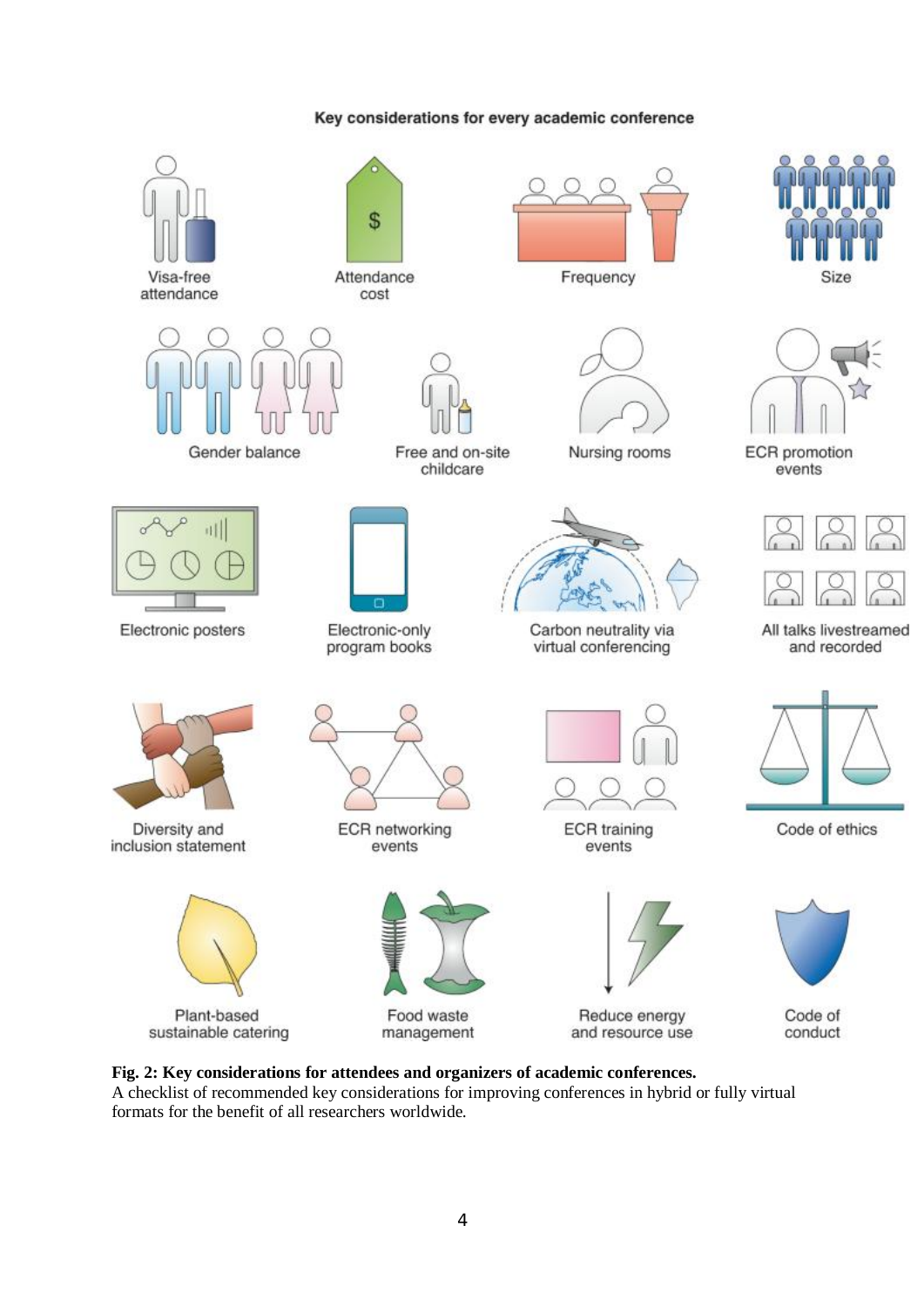# **How to improve academic conferences**

#### **Organize national and international meetings in fully or mostly virtual formats**

Researchers, scientific societies, and funders should work together to improve the format and organization of conferences (Fig. 2 and Table 1). Conferences in remote vacation destinations are difficult to justify, as these accumulate a large carbon footprint, often without clear scientific objectives and little to no benefit to the local scientific community. On the other hand, most ground-based transportation modes produce lower  $CO<sub>2</sub>$  emissions. Regional society meetings provide many benefits, such as low hosting costs, and they can be livestreamed, recorded, and made available online for the benefit of other researchers globally. Regional conferences held in more economic and public venues, such as schools or university campuses, may also offer attendees the opportunity to visit local laboratories, tour facilities, and interact with the local scientists, potentially bringing benefit to the local community. These meetings enable interactions and discussions of science in ways that provide ECRs with ample opportunities to exchange ideas and meet established researchers.

| Open-access dissemination of             | Require open-access deposition of conference submissions and materials on public repositories to improve utility, transparency,                                                                                                                                              |  |  |  |  |
|------------------------------------------|------------------------------------------------------------------------------------------------------------------------------------------------------------------------------------------------------------------------------------------------------------------------------|--|--|--|--|
| conference materials                     | accreditation, and citation.                                                                                                                                                                                                                                                 |  |  |  |  |
| Increasing accessibility for researchers | Provide closed captions and offer transcripts <sup>15</sup> , as well as text-reader-friendly documents and audio-described versions of                                                                                                                                      |  |  |  |  |
| with disabilities                        | presentations.                                                                                                                                                                                                                                                               |  |  |  |  |
| Assisting attendees with internet        | Provide internet hotspots to enable virtual participation for attendees in remote geographic locations, and help participants                                                                                                                                                |  |  |  |  |
| connectivity or financial challenges     | experiencing financial difficulties with sourcing local sponsors for support.                                                                                                                                                                                                |  |  |  |  |
| <b>Eliminating merchandise</b>           | Source compostable conference name badges, lanyards, and gifts or exclude these altogether and repurpose the souvenir costs to<br>promote ECRs.<br>Encourage attendees to bring their own reusable materials and to take notes electronically on their portable devices.     |  |  |  |  |
| Reducing plastic usage                   | Retire disposable cups and cutlery during refreshment breaks and use compostable or reusable dishware when serving food.                                                                                                                                                     |  |  |  |  |
| Including green events                   | Arrange for environmental improvement events such as forest or beach clean-up walks, helping attendees to socialize and discuss<br>science while helping the planet.                                                                                                         |  |  |  |  |
| Organizing public outreach activities    | Arrange for interested conference attendees to offer public lectures at local schools and libraries with a layperson version of their                                                                                                                                        |  |  |  |  |
| for attendees                            | presentation.                                                                                                                                                                                                                                                                |  |  |  |  |
| Improving attendee physical safety       | Organize safe transportation modes and accommodation, implement anti-harassment policies, a clear system for reporting and<br>handling such issues, and mandatory safety apps or a buddy system for attendees to accompany or warn each other and report<br>safety concerns. |  |  |  |  |
| Improving trainee & ECR faculty          | Organize training workshops and implement special ECR symposia, poster sessions, and awards to highlight women and other                                                                                                                                                     |  |  |  |  |
| career development                       | under-represented groups and to advocate for up-and-coming ECRs entering the job market.                                                                                                                                                                                     |  |  |  |  |
| Improving equity in chairs and           | Organize every session with at least one ECR chairing and organizing the Q&A discussions; specifically invite trainees to ask                                                                                                                                                |  |  |  |  |
| speaker selection criteria               | questions or take the first questions from ECRs.                                                                                                                                                                                                                             |  |  |  |  |
| Organizing useful networking             | Organize networking events and random groupings at breakout rooms to connect researchers across career stages and disciplines                                                                                                                                                |  |  |  |  |
| activities                               | and encourage discussions and planning for collaborations or seeking mentorship.                                                                                                                                                                                             |  |  |  |  |
| <b>Creating databases for scientific</b> | Report conference attendee and speaker gender, geographic, and career-stage statistics online; create a central database of key                                                                                                                                              |  |  |  |  |
| conferences                              | sustainability and equity considerations of conferences, enabling researchers to identify the most beneficial gatherings.                                                                                                                                                    |  |  |  |  |

|  |  |  |  | Table 1 Actions to improve small and large, hybrid and fully virtual conferences |
|--|--|--|--|----------------------------------------------------------------------------------|
|  |  |  |  |                                                                                  |

## **Virtual global conferences and local hubs**

Face-to-face interactions at conferences that are important in generating new ideas, networks, and collaborations can also be facilitated via digital conferencing. Reducing academic air travel does not impact professional success<sup>8</sup>. Speakers spend time and resources preparing talks for in-person conferences that end up reaching a limited audience with limited geographic impact, often restricted to wealthy economies. Switching to fully virtual conference modes will increase reach and access to knowledge worldwide. Multi-location inperson conferences, where participants only travel to a nearby location to interact with other  $\cdot$ local' scientists, are also viable $9,10$ . Each hub may hold in-person keynote and panel sessions, but the hubs can also be connected for virtual panel sessions and discussions (broadcast digitally across continents); such an arrangement enables speakers to present talks and posters remotely. Livestreaming allows chat amongst other online attendees in real time, access to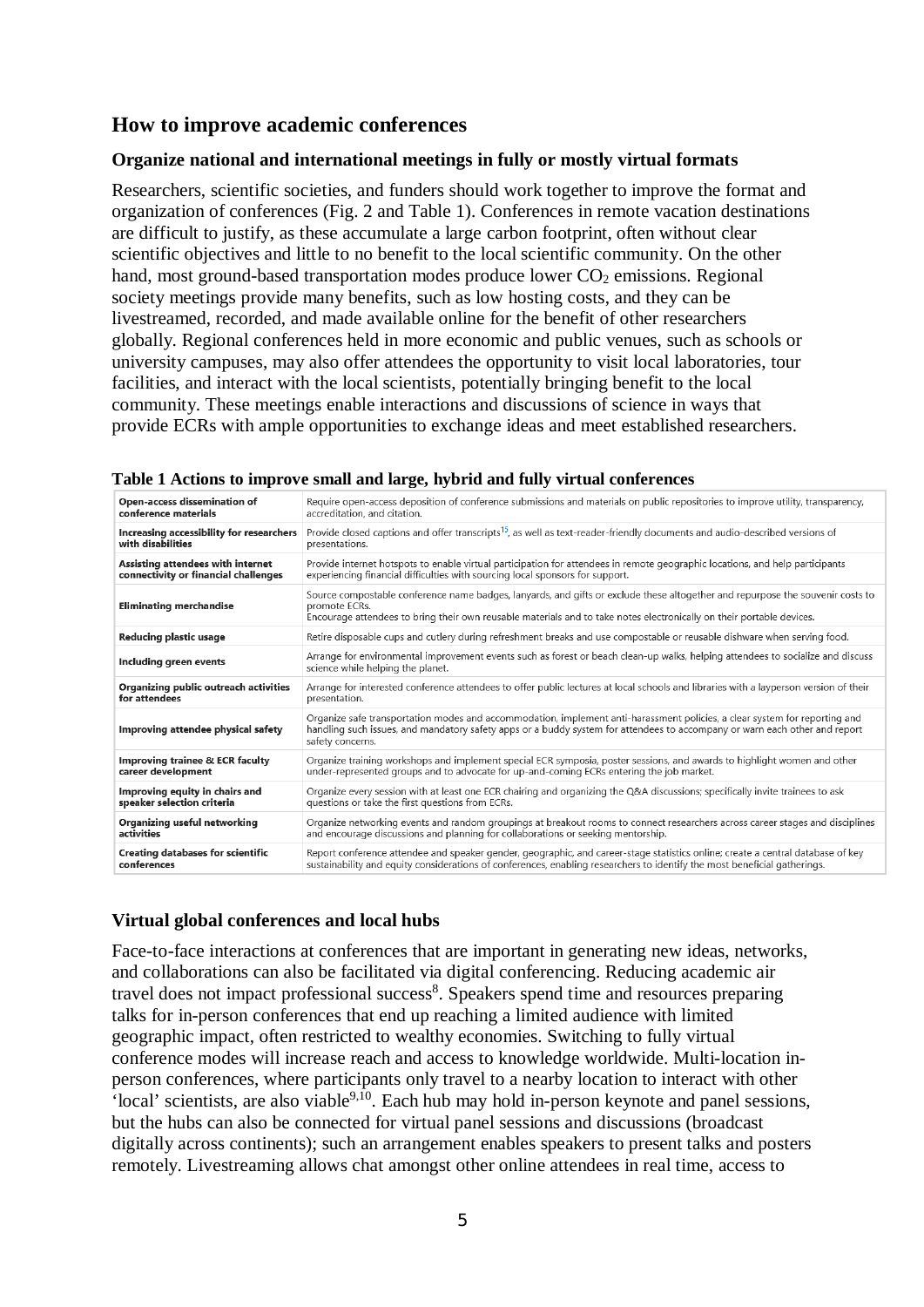sessions that fit attendee schedules, and the ability to stream sessions from any devices, while creating more space for researchers to interact and connect. The number of conferences that are livestreamed or held in a virtual reality setting has increased over the past few years, particularly in 2020 due to the COVID-19 outbreak, showing great success<sup>11</sup>.

### **Foster digital networking by investing in relevant, immersive, and interactive experiences**

Organizers of virtual conferences must develop strategies for facilitating digital connections. Fully streaming conferences (beyond video-conferencing select talks) and scientific electronic panels can be made feasible without many significant additional resources, accompanied by online discussions and Twitter (poster) conferences. Participants can also record and upload videos of their presentations that are posted to the meeting website. During several weeks when the conference is 'open', attendees can watch the videos, ask questions, and interact with the speakers on online forums; educational and hiring opportunities can be offered and applied for. Slack groups have taken the initiative to connect researchers within and across disciplines globally, via group-based and one-on-one online discussions and keep them virtually connected afterwards. Electronic (online) poster sessions can provide each presenter with the opportunity to tag their poster with a 3–5-min talk summarising their work. Attendees watching video presentations of talks and posters can direct-message the presenting authors for inquiries via email or the online meeting platform. Digital discussion forums can serve to assist communication between early-career and senior researchers, as writing a comment or question in a forum can feel less intimidating than approaching an established scholar in person. With more time to think the presentations through, attendees can put their best foot forward during interactions and networking with speakers.

#### **Incentives and mandates to support and promote low-carbon research careers**

Prior to the COVID-19 pandemic, business-related air travel by academics at universities continued to grow, reaching tens of millions of miles flown in one year. Institutional practices should shift to mandate severe reductions in academic air travel, as these changes will significantly reduce the academic carbon footprint. Purchasing carbon offsets does not reverse the damaging impact of researchers flying on climate and living ecosystems, and the scale of the efforts and cost to actually offset emissions may be prohibitively high. Institutions and funders can implement a carbon tax on air travel emissions caused by academic flying and mandate traveling by train for short travel time. Funds from a carbon tax can be used to fund research that could fight against the climate crisis.

As researchers re-evaluate their practices, it is also essential that academic institutions, scientific societies, and funding agencies coordinate and mandate sustainability codes of conduct and funding to only organize academic conferences in fully virtual and multihub, hybrid in-person/virtual formats, simultaneously increasing accessibility for all<sup>9,10</sup>. At many institutions and disciplines, scholars are granted tenure and promotions based in part on the number of their research presentations at professional conferences. Furthermore, as postdoctoral and tenure-track jobs are scarce in many academic disciplines, ECRs face mounting pressure to attend conferences to network with potential colleagues. Changes can also be expected in funding and promotion requirements so that academics on tenure-track do not have to choose between delivering an international talk and receiving a grant or tenure promotion. The proposed changes below will in turn encourage a culture of academic research that is more equitable and less reliant on traveling.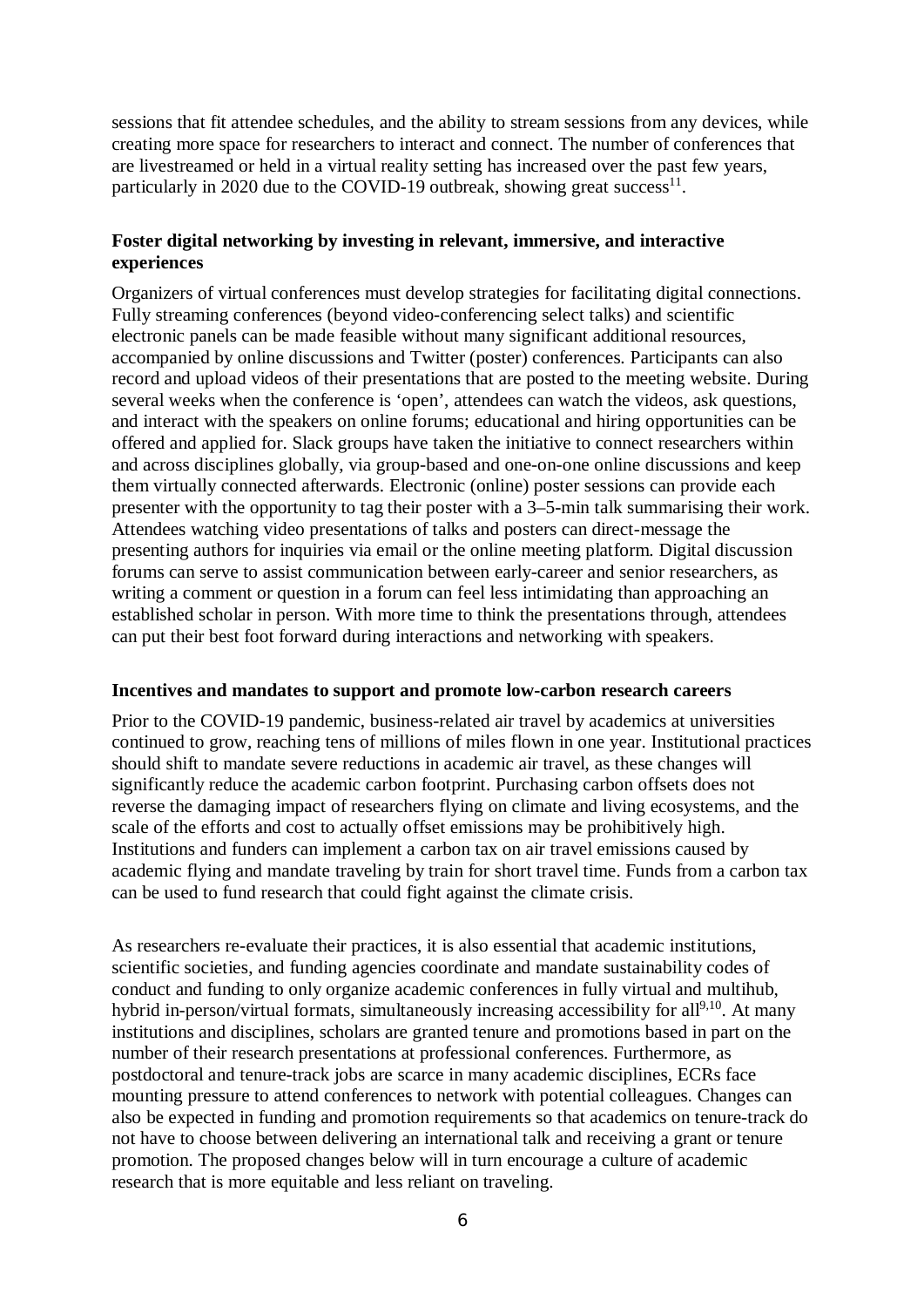### **Incentives and mandates to improve intersectionality and career-stage equity at conferences**

Equity in planning scientific meetings creates fair opportunities for all, and inclusivity creates a welcoming environment for all participants. Conference organizers must make conscious efforts to maintain fair representation of all researchers.

Maintaining gender balance impacts both speakers and ECRs, who need to see representation and role models of their own gender in their field. Without clear guidelines and targets, unreasonable excuses are made for lack of diversity. Organizers should publish a statement of equity, diversity, and inclusion and should actually achieve inclusion of 50% or higher female speakers. The process by which speakers are selected from abstract submissions can be improved by removing intended and unintended biases.

There has been an increase in the number of minority researchers in many scientific disciplines across graduate, postdoctoral, and faculty career stages, yet this is often not reflected in the composition of conference programmes<sup>12</sup>. Blinding the selection of talks, removing conflicts of interest, using open databases listing ECRs from under-represented groups, and planning fewer long talks in favour of more short talks may all help ensure that minority groups of scientists are welcomed and equally represented $13,14$ .

Funders and meeting organizers need to also pledge and enforce gender and career-stage diversity and equity policies as well as public inclusion declarations and guidelines, and they should publish the names of speakers and session chairs in advance of the conference program. Gender and career-stage disparities also exist in participation during discussions, as these most often are led by professors. Since the number of ECRs has increased globally, a number of talks can be allocated to early- and mid-career researchers. Senior faculty can nominate an ECR trainee or recommend an ECR colleague in their place to attend the conference.

If the current widespread digitization of conferences continues beyond the pandemic, global access to knowledge will increase substantially during and after meetings, enabling greater democratisation of science, and equalising differences between researchers of diverse means and backgrounds. Concerted efforts in organization are needed alongside new conferencing formats to ensure scientific meetings improve for researchers worldwide.

# **Acknowledgements**

The authors thank R. Sever, R. D. Vale, A. W. Bisson Filho, D. Trépel, E. Emmott, R. Kudva, S. J. Burgess, J. D. Fernandes, A. Tay, V. Ilangovan, and I. Lam for valuable comments on this work.

# **Ethics declarations**

Competing interests

The authors declare no competing interests.